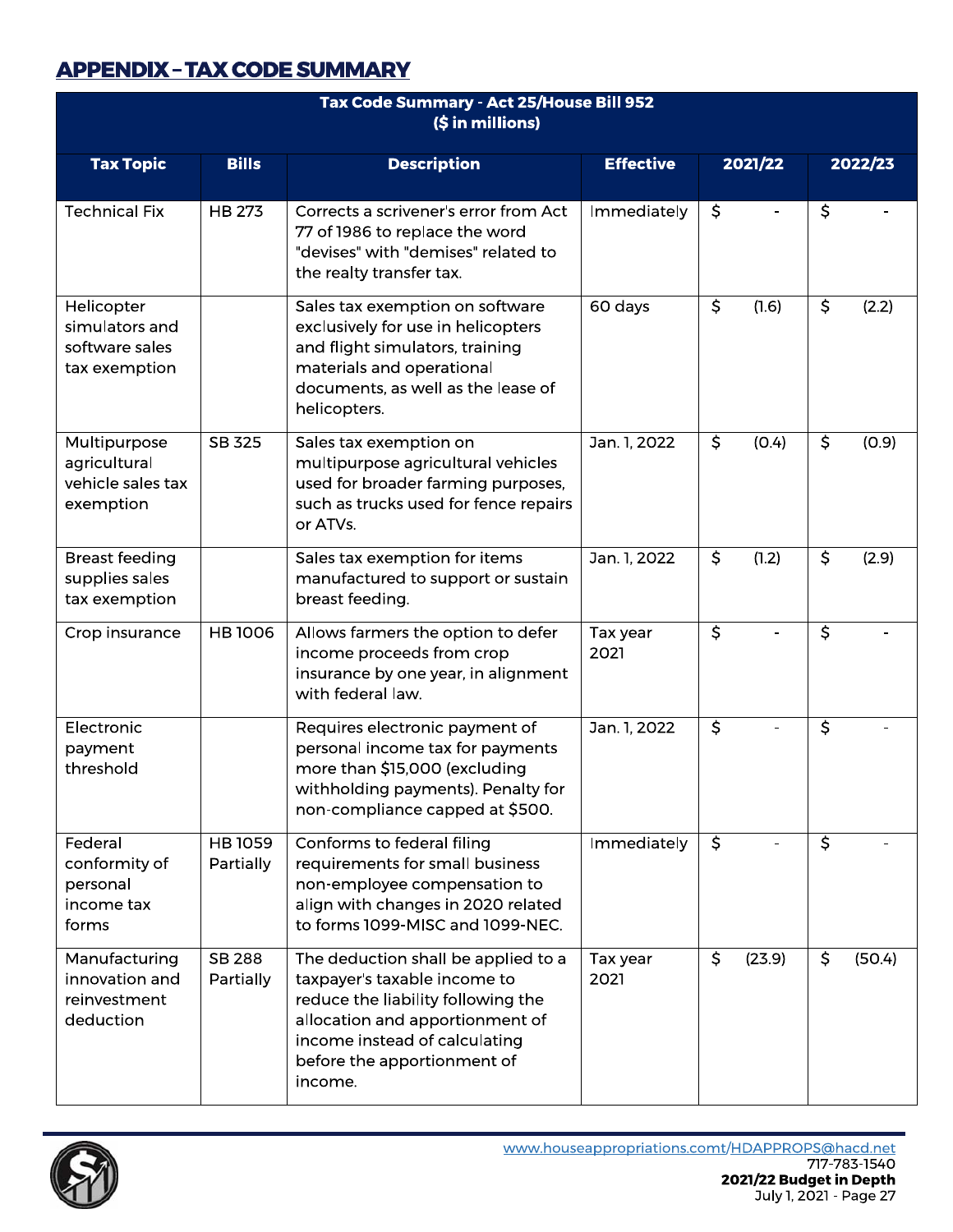| Tax Code Summary - Act 25/House Bill 952<br>(\$ in millions) |               |                                                                                                                                                                                                                                                                                                            |                                                             |                          |                          |  |
|--------------------------------------------------------------|---------------|------------------------------------------------------------------------------------------------------------------------------------------------------------------------------------------------------------------------------------------------------------------------------------------------------------|-------------------------------------------------------------|--------------------------|--------------------------|--|
| <b>Tax Topic</b>                                             | <b>Bills</b>  | <b>Description</b>                                                                                                                                                                                                                                                                                         | <b>Effective</b>                                            | 2021/22                  | 2022/23                  |  |
| <b>Bank Shares tax</b><br>- mergers                          |               | Technical clarification to define the<br>apportionment timing of assets in a<br>bank merger.                                                                                                                                                                                                               | Immediately                                                 | \$                       | \$                       |  |
| Tax credit<br>integrity                                      | <b>HB1303</b> | Improves reporting and auditing<br>procedures for tax credits in<br>response to a 2019 grand jury<br>investigation into fraudulent use of<br>tax credits.                                                                                                                                                  | 30 days.<br><b>Broker</b><br>registration<br>in 180 days    | $\overline{\mathcal{S}}$ | $\overline{\mathcal{S}}$ |  |
| R&D tax credit                                               |               | Moves application date from Sept.<br>15 to Dec. 1 and notification of<br>approval from Dec. 15 to May 1 of<br>the following year, as well as timing<br>changes related to the carryover<br>and reporting.                                                                                                  | Immediately                                                 | \$                       | \$                       |  |
| Multifilm<br>production tax<br>credit                        |               | Gives special consideration for a<br>series of films produced over one to<br>four years. This is part of the current<br>film tax credit and does not<br>increase the overall program cap.                                                                                                                  | July 1, 2021<br>or<br>immediately,<br>whichever is<br>later | \$                       | \$                       |  |
| Concert tour tax<br>credit                                   |               | In response to COVID-19 shutdowns<br>of concerts, these changes allow for<br>unused tax credits to be utilized in<br>the future and allows for broader<br>use by qualified rehearsal facilities,<br>for streaming performances,<br>broadcasting companies and<br>personal protective equipment.            | Immediately                                                 | \$                       | \$                       |  |
| Local Resource<br>Manufacturing<br><b>Tax Credit</b>         |               | Within the program cap, no more<br>than two taxpayers shall receive a<br>credit up to \$6.67 million. The<br>remainder of the \$26.67 million<br>program cap shall go to no more<br>than one taxpayer that makes a<br>capital investment of at least \$1.0<br>billion and 1,800 new and<br>permanent jobs. | Immediately                                                 | \$                       | \$                       |  |
| <b>KOEZ</b> extension                                        |               | 5 year extension for a KOEZ in<br><b>Westmoreland County.</b>                                                                                                                                                                                                                                              | Immediately                                                 | \$                       | \$<br>(4.0)              |  |
|                                                              |               |                                                                                                                                                                                                                                                                                                            |                                                             |                          |                          |  |